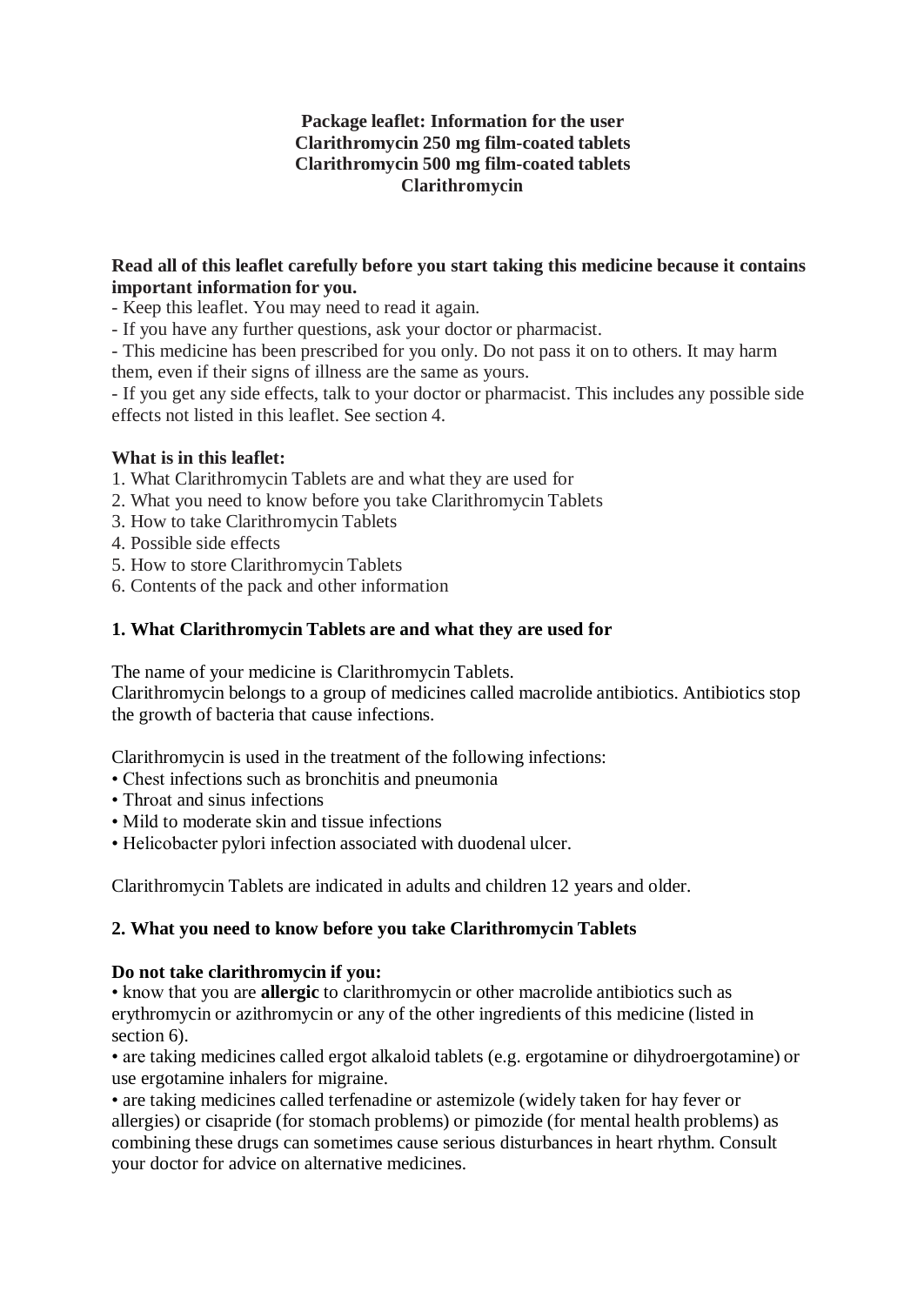• are taking other medicines which are known to cause serious disturbances in heart rhythm. • are taking lovastatin or simvastatin (HMG-CoA reductase inhibitors, commonly known as statins, used to lower levels of cholesterol (a type of fat) in the blood).

• are taking oral midazolam (a sedative).

• have abnormally low levels of potassium or magnesium in your blood (hypokalaemia or hypomagnesaemia).

• have severe liver disease with kidney disease.

• or someone in your family has a history of heart rhythm disorders (ventricular cardiac arrhythmia, including torsade de pointes) or abnormality of electrocardiogram(ECG, electrical recording of the heart) called "long QT syndrome".

• are taking medicines called ticagrelor or ranolazine (for heart attack, chest pain or angina)

• are taking colchicine (usually taken for gout).

• are taking a medicine containing lomitapide.

Clarithromycin Tablets are not suitable for use in children under 12 years of age.

# **Warnings and precautions**

#### **Talk to your doctor before taking clarithromycin:**

• if you have liver or kidney problems– your doctor may need to adjust the dose (see also under "Do not take clarithromycin).

• if you have *H. pylori* infection – follow your doctor's advice strictly, because careless use of clarithromycin may result in drug-resistant organisms.

• if you have or have had an allergic reaction to certain other antibiotics (**lincomycin** and **clindamycin**). There is a risk of an allergic reaction to clarithromycin as well (crosshypersensitivity).

• if you have heart problems (e.g. heart disease, heart failure, an unusually slow/or irregular heart rate, coronary vessel disease or a weak heart) have low blood values of potassium and/or magnesium. The rhythm of heartbeat may become affected in such cases.

• if you have myasthenia gravis (a disease affecting muscle functions), symptoms may become more severe if clarithromycin is used.

- if you have, or are prone to, fungal infections (e.g. thrush)
- if you are taking colchicines (medicine used for the treatment of gout).
- if you are pregnant or breast feeding

If you have any of the following conditions (now or in the past,) speak to your doctor before using clarithromycin:

• Tell your doctor immediately if you suffer from severe or prolonged diarrhoea during or after use of clarithromycin. Clarithromycin may cause a serious inflammation of the large intestine (pseudomembranous colitis) in very rare cases.

• Tell your doctor immediately if you suspect that during prolonged or repeated use of clarithromycin you (or your child) have developed a new infection. This may be a superinfection by micro-organisms which are not susceptible to clarithromycin.

#### **Children**

Do not give these tablets to children under 12 years. Your doctor will prescribe another suitable medicine for your child.

# **Other medicines and Clarithromycin Tablets**

Tell your doctor or pharmacist if you are taking, have recently taken or might take any other medicines.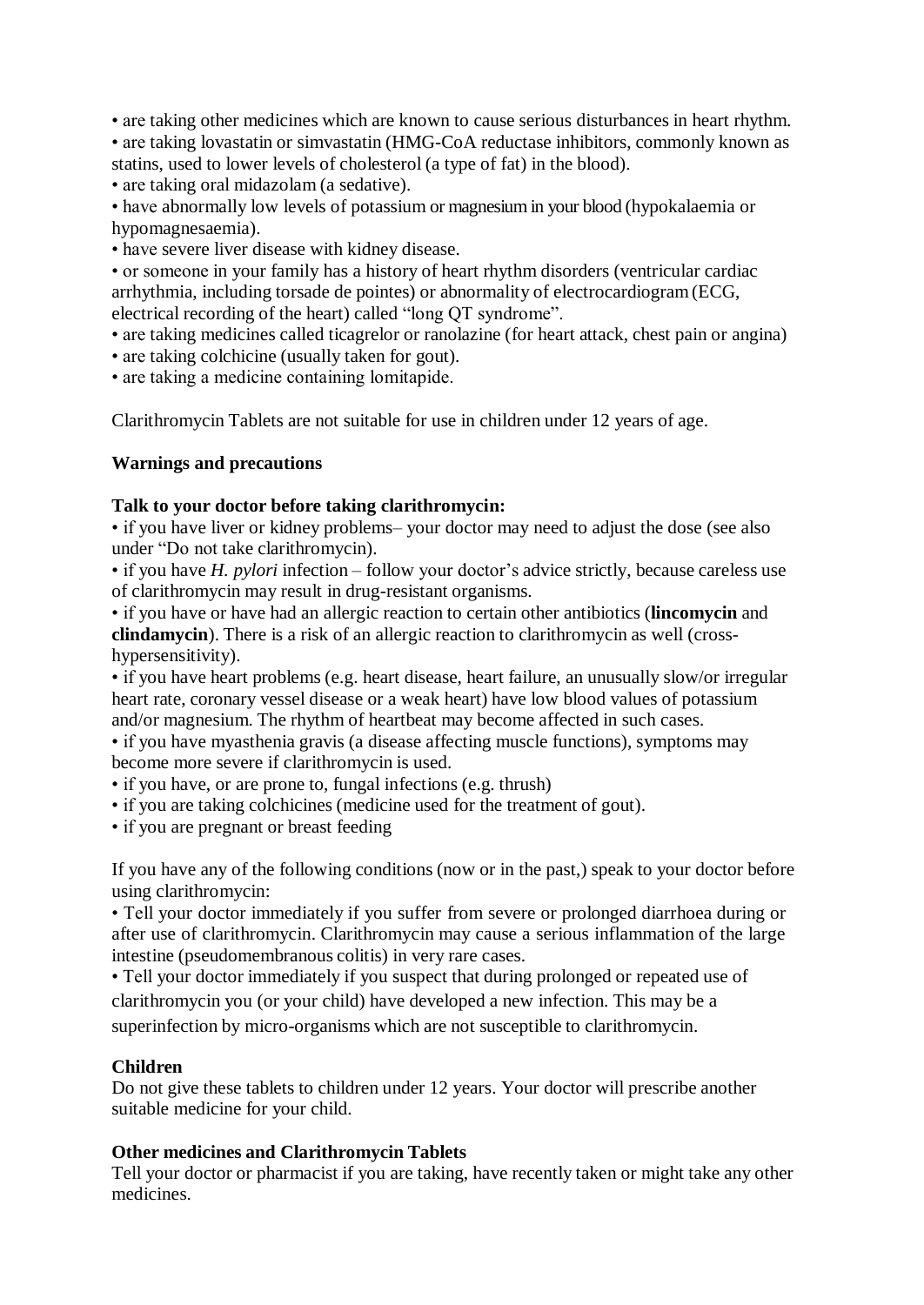### **You should not take clarithromycin if you are taking any of the following medicines (see section 'Do not take clarithromycin if'):**

- cisapride (gastric medicine), pimozide (antipsychotic), astemizole, terfenadine (antiallergic)
- ergot alkaloids e.g. ergotamine or dihydroergotamine (used for migraine)
- oral Midazolam (hypnotic)
- lovastatin or simvastatin (statins, medicines to lower cholesterol)
- ticagrelor (for stroke or heart attack)
- ranolazine (for chest pain)
- colchicine (to treat gout)

#### **If your doctor has specifically recommended you take clarithromycin while taking any of the medicines mentioned below, your doctor may need to monitor you more closely, as your dose may need to be changed or you may need to have regular tests performed.**

• digoxin, quinidine or disopyramide (heart medicines)

• warfarin or any other anticoagulant e.g. dabigatran, rivaroxaban, apixaban (for thinning the blood)

• carbamazepine, phenytoin, valproate (medicines to treat epilepsy)

• atorvastatin, rosuvastatin (HMG-CoA reductase inhibitors, commonly known as statins and used to lower levels of cholesterol (a type of fat in the blood). Statins can cause

rhabdomyolysis (a condition which causes the breakdown of muscle tissue which can result in kidney damage) and signs of myopathy (muscle pain or muscle weakness) should be monitored.

- nateglinide, pioglitazone, repaglinide, rosiglitazone or insulin (used to lower blood glucose levels)
- gliclazide or glimepiride (sulphonylureas used in the treatment of type II diabetes)
- theophylline (used in patients with breathing difficulties such as asthma)
- triazolam, alprazolam, or intravenous or oromucosal midazolam (sedatives)
- cilostazol (for poor circulation)
- methylprednisolone (a corticosteroid)
- cyclosporine, sirolimus and tacrolimus (immune suppressants)

• etravirine, efavirenz, nevirapine, ritonavir, zidovudine, atazanavir, saquinavir (anti-viral drugs used in the treatment of HIV)

• rifabutin, rifampicin, rifapentine, fluconazole (used in the treatment of certain bacterial infections)

- itraconazole (medicine to treat fungal infections)
- tolterodine (for overactive bladder)
- verapamil, amlodipine, diltiazem (for high blood pressure)

• sildenafil, vardebafil and tadalafil (for impotence in adult males or for use in pulmonary arterial hypertension (high blood pressure in the blood vessels of the lung)

- St John's Wort (a herbal product used to treat depression)
- quetiapine or other antipsychotic medicines
- other macrolide medicines
- omeprazole (gastric medicine)
- vinblastine (for treatment of cancer)

# **Clarithromycin Tablets with food and drink**

Clarithromycin can be taken with or without food.

The tablet should be swallowed with a sufficient amount of fluid (e.g. one glass of water).

# **Pregnancy and breast-feeding**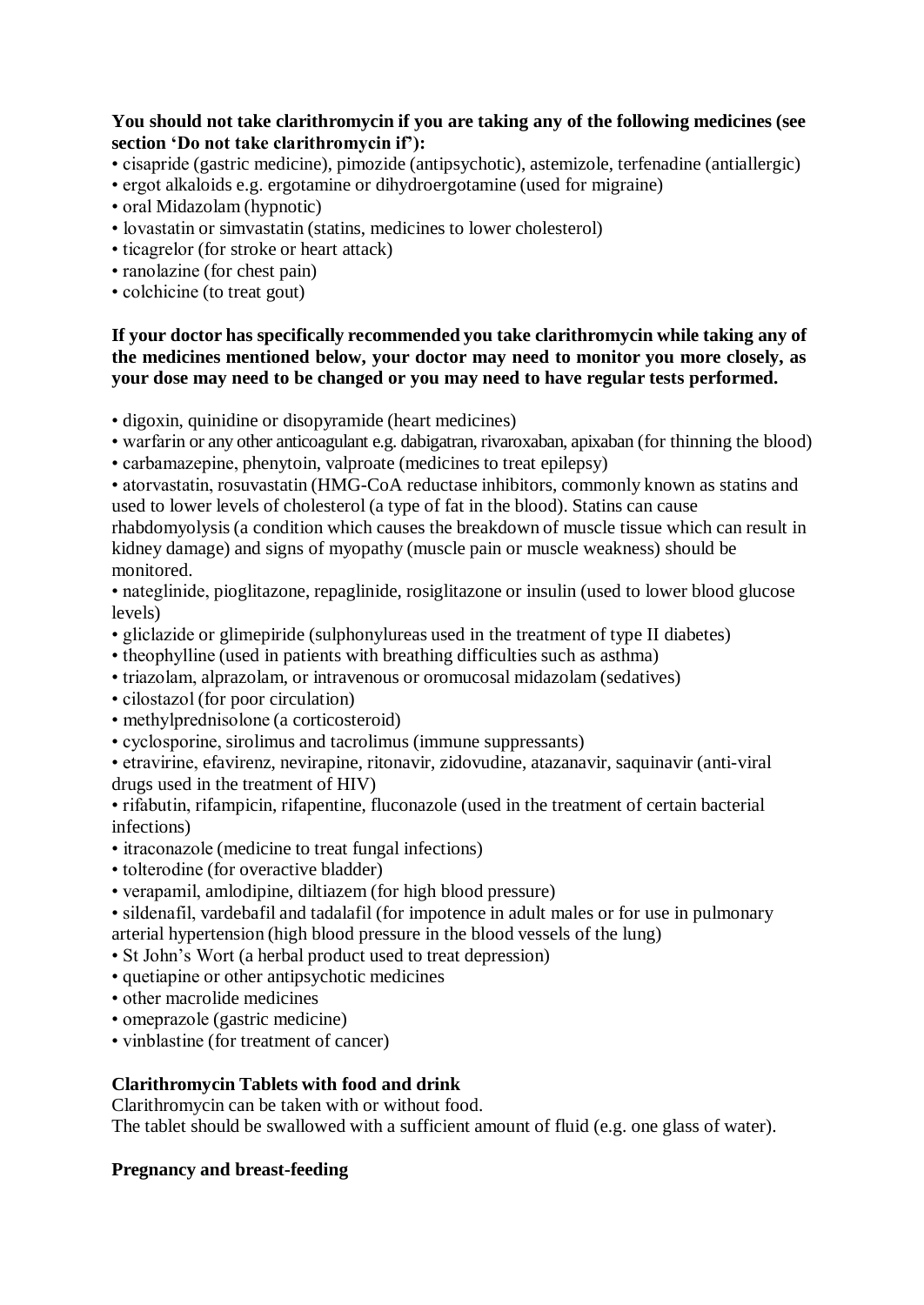If you are pregnant or breast-feeding, think you may be pregnant or are planning to have a baby, ask your doctor or pharmacist before taking this medicine as the safety of clarithromycin tablets in pregnancy and breast-feeding is not known.

# **Driving and using machines**

Clarithromycin Tablets may make you feel dizzy or drowsy. If they affect you in this way do not drive, operate machinery or do anything that requires you to be alert.

### **Clarithromycin Tablets contains lactose and sodium**

• **Lactose:** If you have been told by your doctor that you have an intolerance to some sugars, contact your doctor before taking this medicinal product.

• **Sodium:** This medicine contains less than 1 mmol sodium (23 mg) per tablet, that is to say essentially 'sodium-free'.

#### **3. How to take Clarithromycin Tablets**

Do not give these tablets to children under 12 years.

Always take Clarithromycin Tablets exactly as your doctor has told you. You should check with your doctor or pharmacist if you are not sure.

The recommended dose is:

#### *Dosage in adults and adolescents (children over 12 years old):*

The recommended dose is 250 mg twice daily.

Your doctor may increase the dose to 500 mg twice daily in severe infections. Treatment will last for between 6 and 14 days. Your doctor will decide the duration of your treatment.

# *Use in H. pylori infections:*

In adult patients with gastro-duodenal ulcers due to H. pylori infection, clarithromycin as part of the "first line triple therapy" is given in a dosage of 500 mg twice daily.

#### *Patients with kidney problems:*

If you have severe kidney problems your doctor may need to reduce your dose by half, i.e. once daily and restrict treatment to 14 days at the most.

If you have the impression that the effect of clarithromycin is too strong or too weak, talk to your doctor or pharmacist.

# **If you take more Clarithromycin Tablets than you should**

If you (or someone else) swallow a lot of the tablets all together, contact your nearest hospital casualty department or your doctor immediately.

Please take this leaflet, any remaining tablets and the container with you to the hospital or doctor so that they know which tablets were consumed.

An overdose is likely to cause vomiting and stomach pains.

# **If you forget to take Clarithromycin Tablets**

If you forget to take a tablet, take one as soon as you remember, unless it is nearly time to take the next one. Do not take a double dose to make up for a forgotten tablet. Take the remaining doses at the correct time.

# **If you stop taking Clarithromycin Tablets**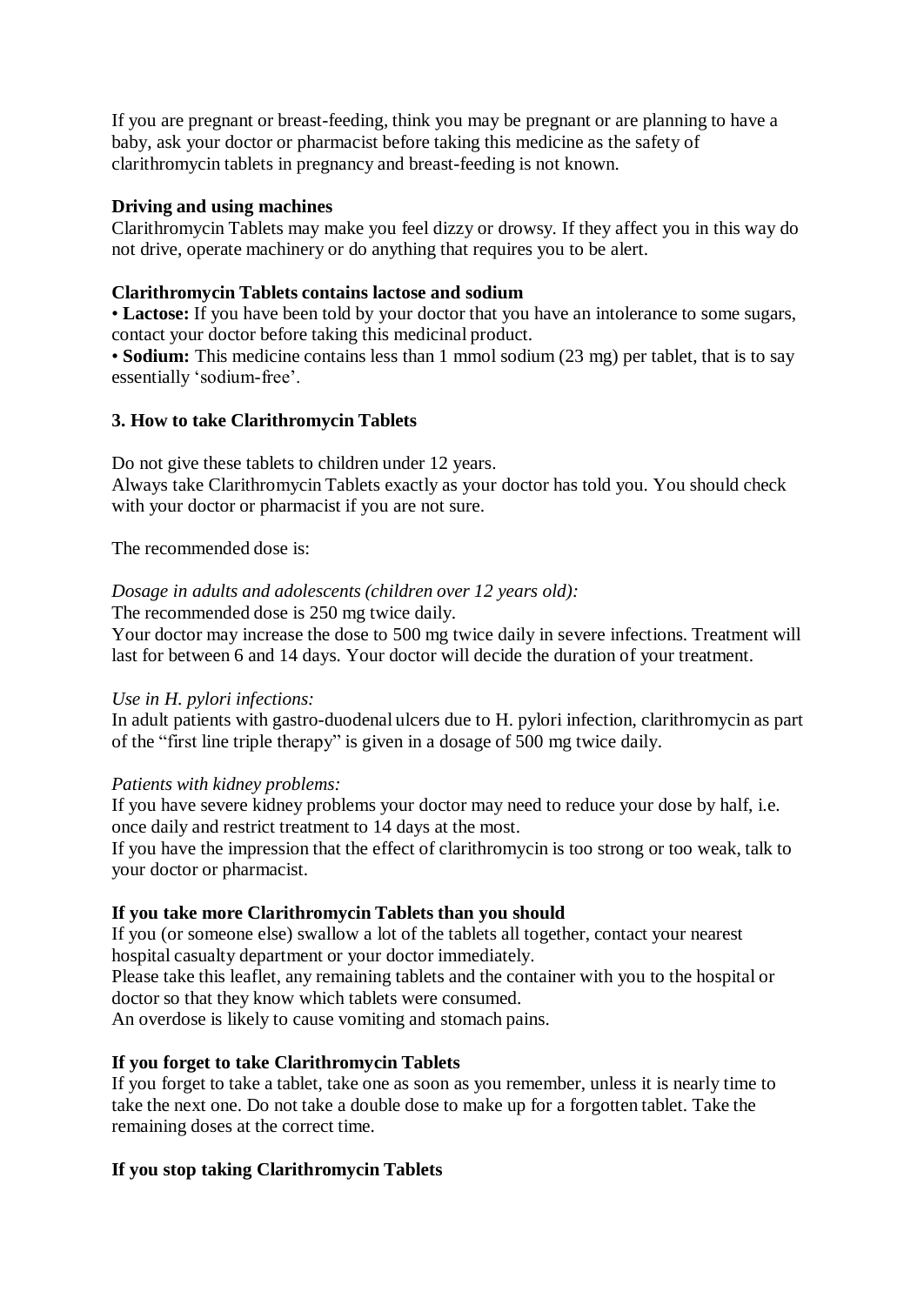Do not stop taking your medicine even if you feel better. It is important to take the tablets for as long as the doctor has told you to, otherwise the problem might come back. If you have any further questions on the use of this medicine, ask your doctor or pharmacist.

# **4. Possible side effects**

Like all medicines, this medicine can cause side effects, although not everybody gets them.

**Contact a doctor immediately** if you experience a serious skin reaction: a red, scaly rash with bumps under the skin and blisters (exanthematous pustulosis). The frequency of this side effect is not known (cannot be estimated from the available data).

# **If you or your child suffer from any of the following at any time during your treatment STOP TAKING your tablets and contact your doctor immediately:**

• severe or prolonged diarrhoea, which may have blood or mucus in it. Diarrhoea may occur over two months after treatment with clarithromycin, in which case you should still contact your doctor.

• a rash, difficulty breathing, fainting or swelling of the lips, eyes, face and throat, itchy, red skin, skin eruption, inflammation of the tongue, mouth and lips and dizziness to shock (drop of blood pressure, restlessness, weak rapid pulse, clammy skin, reduced consciousness). This is a sign that you may have developed an allergic reaction.

• severe skin reactions such as blistering of the skin, mouth, lips, eyes and genitals (symptoms of a rare allergic reaction called Stevens-Johnson syndrome: skin condition that causes painful blisters and sores of the skin and mucous membranes, especially in the mouth/toxic epidermal necrolysis).

• rare allergic skin reactions which cause severe illness with ulceration of the mouth, lips and skin which causes severe illness with rash, fever and inflammation of internal organs (DRESS).

• inflammation of the skin characterized by the presence of the bullae which are filled with fluid, itchy and painful rash.

• yellowing of the skin (jaundice), skin irritation/itchiness, pale stools, dark urine, tender abdomen or loss of appetite. These are signs that the levels of products made by the liver are changed, there is an inflammation of the liver or that your liver may not be working properly. • pain in your lower back, have difficulty passing urine, stop passing urine or if you have blood in your urine which may be signs of kidney problems.

• muscle pain or weakness known as rhabdomyolysis (a condition which causes the breakdown of muscle tissue which can result in kidney damage).

• chest pain or changes in heart rhythm such as palpitations or an irregular heartbeat.

• asthma: lung disease associated with tightening of air passages, making breathing difficult.

# **Contact your doctor straight away if you or your child experience:**

- nausea, vomiting, abdominal pain and back pain (pancreatitis).

- reduction in blood cells (thrombocytopenia) with bruises and tendency to bleed.

- ringing in the ears (tinnitus), hearing loss (usually reversible on withdrawal of treatment).

Other possible side effects:

# **Common side effects (may affect up to 1 in 10 people) include:**

- difficulty sleeping
- changes in sense of taste
- headache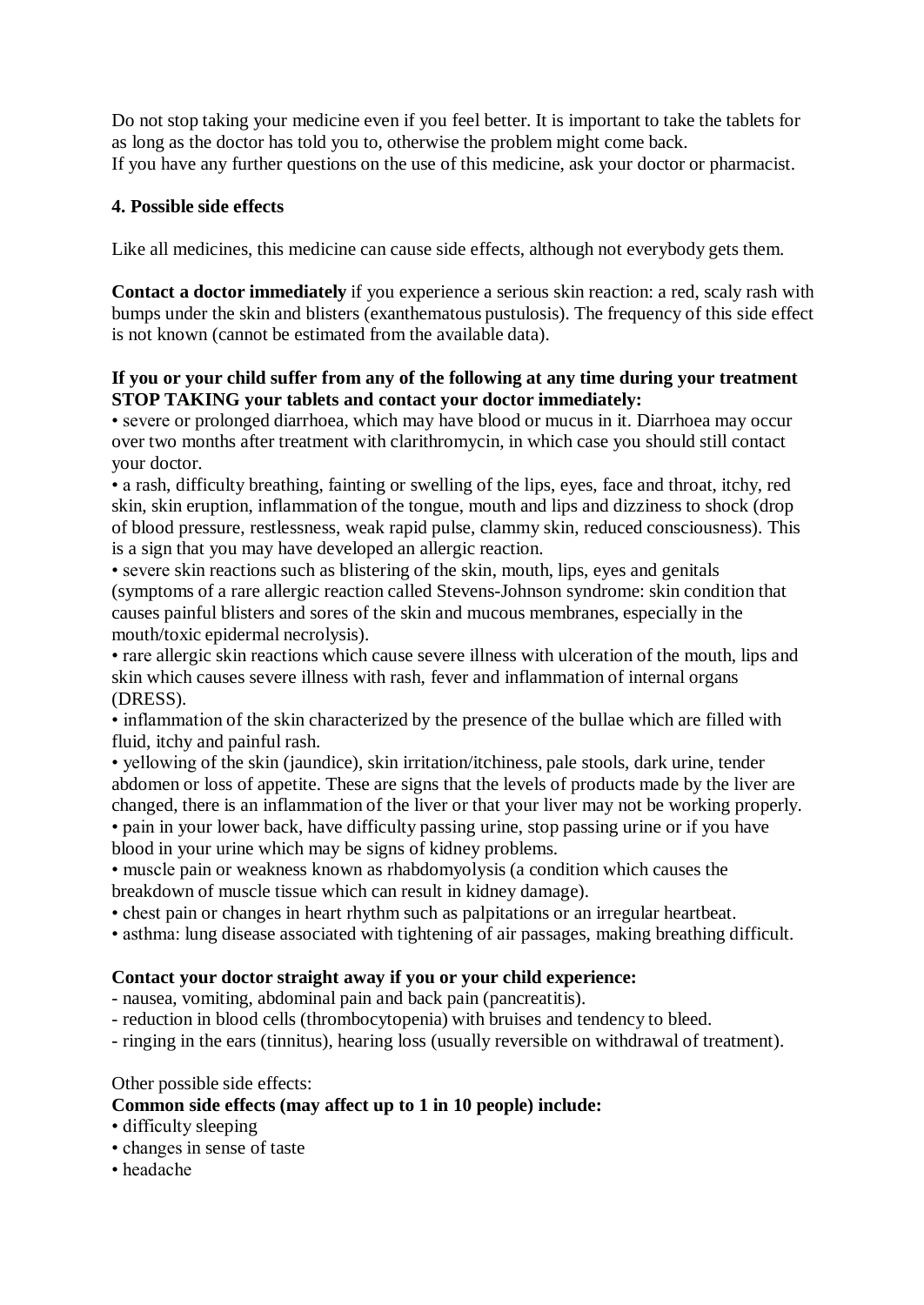- widening of blood vessels
- stomach problems such as feeling sick, vomiting, stomach pain, indigestion
- a change in the way the liver works
- increased sweating

#### **Uncommon side effects (may affect up to 1 in 100 people) include:**

- high temperature
- oral or vaginal 'thrush' (a fungal infection)
- inflammation of the stomach and intestines
- decrease of the levels of blood platelets (blood platelets help stop bleeding)
- decrease in white blood cells (leukopenia)
- decrease in neutrophils (neutropenia)
- stiffness
- chills
- increase of eosinophils (white blood cells involved in immunity)
- exaggerated immune response to a foreign agent
- lack or loss of appetite
- anxiety, nervousness
- drowsiness, tiredness, dizziness or shaking
- involuntary muscle movements
- vertigo
- nose bleed
- blood clot that causes sudden blockage in a lung artery (pulmonary embolism)
- inflammation of the lining of the gullet (oesophagus) and lining of the stomach
- anal pain
- bloating, constipation, wind, burping
- dry mouth

• situation where the bile (fluid made by the liver and stored in the gallbladder) cannot flow from the gallbladder to the duodenum (cholestasis)

• inflammation of the liver

• muscle spasms, muscle pain or loss of muscle tissue. If you suffer from myasthenia gravis (a condition in which the muscles become weak and tire easily), clarithromycin may worsen these symptoms.

• raised abnormal kidney and liver function blood test and raised blood tests

• feeling weak, tired and having no energy

#### **Not known (frequency cannot be estimated from the available data)**

- inflammation of the colon
- bacterial infection of the outer layers of the skin

• confusion, loss of bearings, hallucinations (seeing things), change in sense of reality or panicking, depression, abnormal dreams or nightmares and mania (feeling of elation or overexcitement)

- convulsion (fits)
- paraesthesia, more commonly known as 'pins and needles'
- loss of taste or smell or inability to smell properly
- type of heart rhythm disorder (Torsade de pointes, ventricular tachycardia)
- loss of blood (haemorrhage)
- inflammation of the pancreas
- discolouration of the tongue or teeth
- acne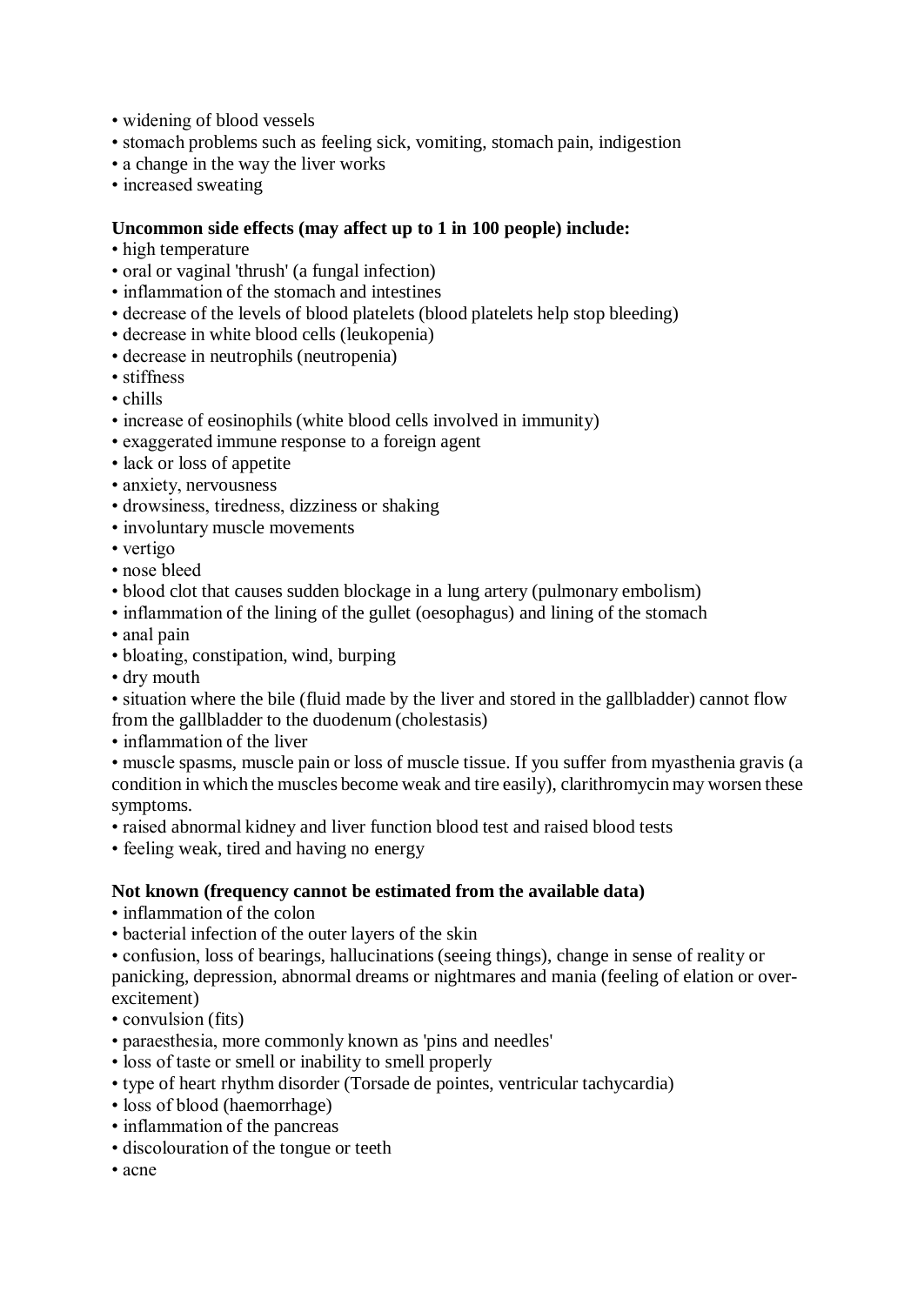• change in the levels of products produced by the kidney, inflammation of the kidney or an inability of the kidney to function properly (you may notice tiredness, swelling or puffiness in the face, abdomen, thighs or ankles or problems with urination)

Clarithromycin may worsen the symptoms of myasthenia gravis (a condition in which the muscles become weak and tire easily) in patients who already suffer from this condition.

#### **Reporting of side effects**

If you get any side effects, talk to your doctor or pharmacist. This includes any possible side effects not listed in this leaflet. You can also report side effects directly via the national reporting systems listed below:

#### **Malta:** ADR Reporting

Website: [www.medicinesauthority.gov.mt/adrportal](http://www.medicinesauthority.gov.mt/adrportal)

**Ireland:** HPRA Pharmacovigilance

Website: [www.hpra.ie](http://www.hpra.ie/) 

By reporting side effects you can help provide more information on the safety of this medicine.

# **5. How to store Clarithromycin Tablets**

Keep this medicine out of the sight and reach of children.

Do not use this medicine after the expiry date which is stated on the carton and blister after EXP. The expiry date refers to the last day of that month.

This medicine does not require any special storage conditions.

Do not throw away any medicines via wastewater or household waste. Ask your pharmacist how to throw away medicines you no longer use. These measures will help protect the environment.

# **6. Contents of the pack and other information**

# **What Clarithromycin Tablets contain**

- The active substance is clarithromycin.

Each Clarithromycin 250 mg Tablet contains 250 mg of clarithromycin.

Each Clarithromycin 500 mg Tablet contains 500 mg of clarithromycin.

- The other ingredients are lactose monohydrate, cellulose microcrystalline, sodium starch glycolate (Type A), hydroxypropyl cellulose, silica (colloidal anhydrous), talc, magnesium stearate and Opadry Y-1-7000 white which contains hypromellose, macrogol 400 and titanium dioxide.